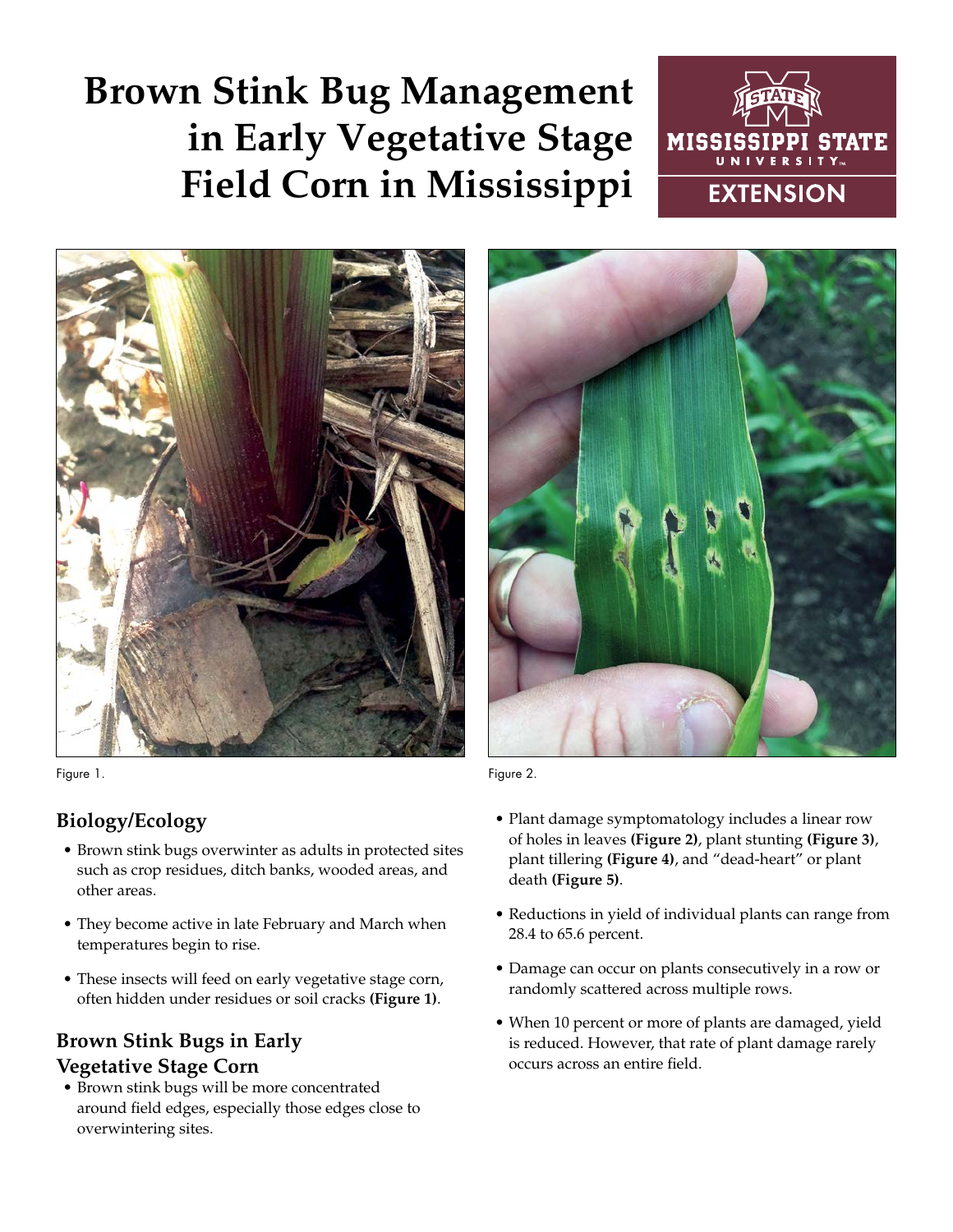### **Scouting**

- Begin scouting at the V1 growth stage and monitor weekly through the V6 growth stage.
- Concentrate efforts around field edges and overwintering sites **(Figure 6)**.
- A partial plant sampling method (focusing primarily on the base of plants) is the best method to estimate population densities.
- Detecting the presence of stink bugs in seedling corn is difficult, so many samples may be required.

### **Control**

- Threshold—Recent research suggests that the greatest yield losses from stink bugs in corn are from infestations that occur from VE to V4.
- Treat corn shorter than 2 feet tall when 10 percent of plants have one or more stink bugs present.

| Insecticides, rates, and efficacy ratings from the Insect Control Guide for Agronomic Crops. |                                       |                                       |                       |
|----------------------------------------------------------------------------------------------|---------------------------------------|---------------------------------------|-----------------------|
| Foliar insecticide <sup>1</sup>                                                              | <b>Amount of formulation per acre</b> | 1 gallon or<br>1 pound dry will treat | Efficacy <sup>2</sup> |
| $\beta$ -cyfluthrin(P)                                                                       | $1.6$ to $2.8$ oz                     | 80 to 45.7 acres                      | Ô                     |
| cyfluthrin (P)                                                                               | 4.6 to 2.8 oz                         | 80 to 45.7 acres                      | 6                     |
| bifenthrin (P)                                                                               | 2.1 to 6.4 oz                         | 61 to 20 acres                        |                       |
| $Z$ -cypermethrin $(P)$                                                                      | $2.72$ to $4.0$ oz                    | $32$ to $12.4$ acres                  | 6                     |

<sup>1</sup>For specific products, refer to the current *Insect Control Guide for Agronomic Crops* at **http://extension.msstate.edu/publications/publications/insect-control-guide-for-agronomic-crops**.

2Efficacy is based on a rating scale of 0 to 10, with 0 being no control and 10 being 100 percent control.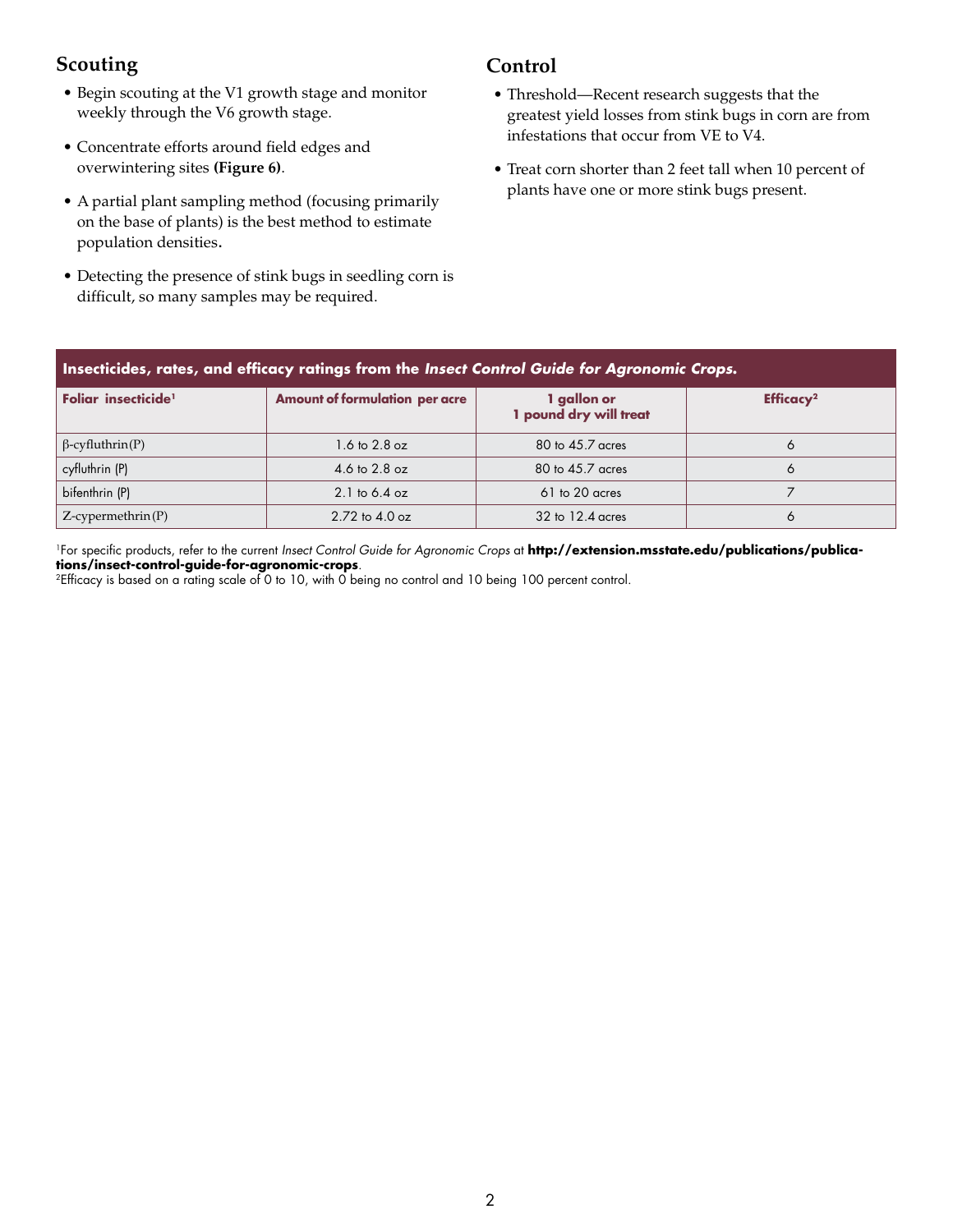



Figure 4.



Figure 6.

Figure 5.